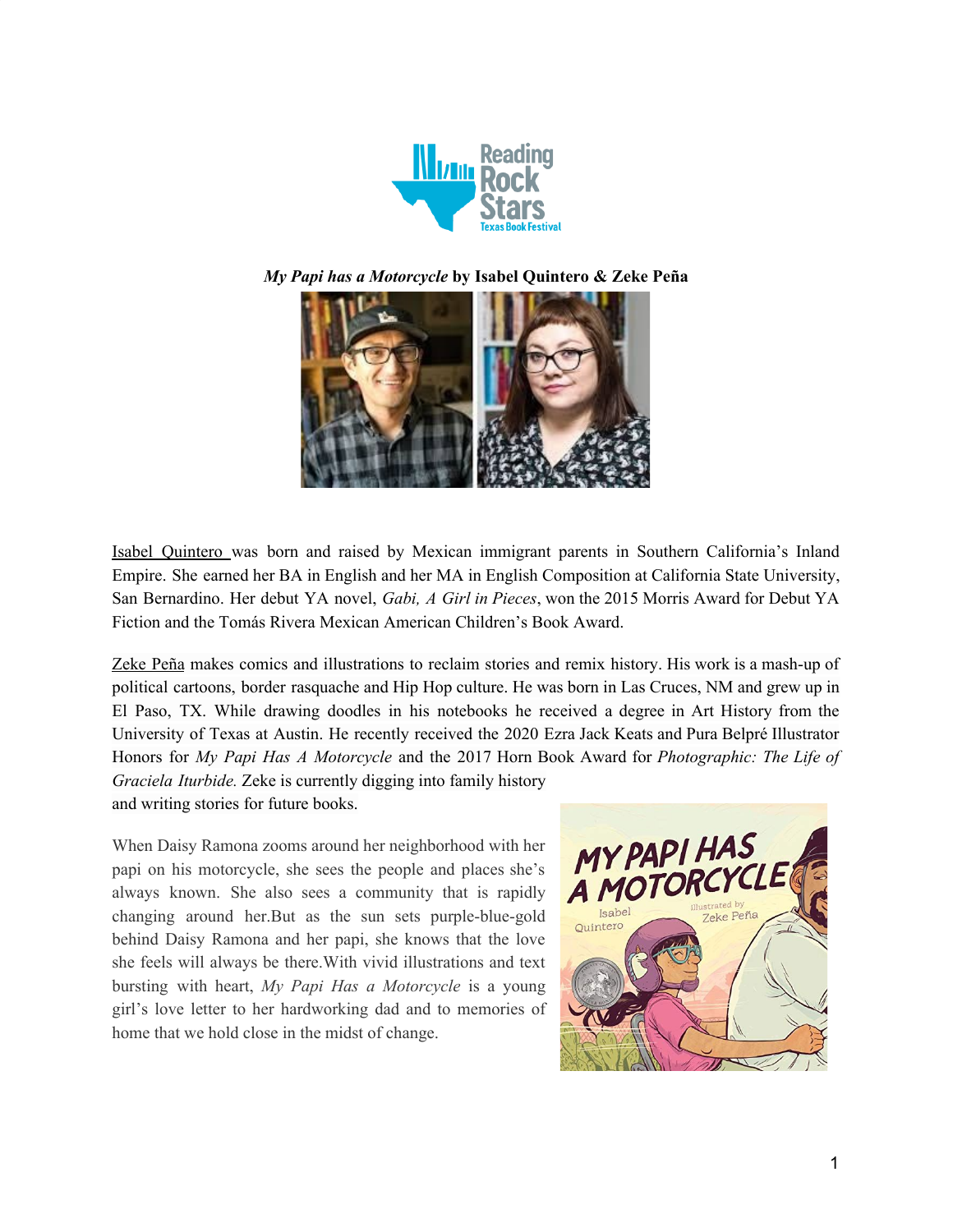# **RRS connection to TEKS: Please refer to TEKS for English Language Arts and Reading**

- Comprehension skills
- Response skills
- Author's purpose and craft
- $\bullet$  Composition I (Writing)
- Composition II (genres)
- Inquiry and research

#### **Vocabulary:**

- Immigrant neighborhood
- Father daughter relationship
- Gentrification
- Spanish-english bilingualism
- Memories
- Home
- Motorcycle
- Community cultural wealth
- Onomatopoeia
- Funds of knowledge
- Food and community
- Rituals
- Latinx literature
- Translanguaging
- Drill & dedication
- Carpenter
- Engine, accelerator, gasoline
- Tortilleria
- Raspado shop
- Citrus

### **Pre-reading engagement:**

- What does an author do? What does an illustrator do?
- Think about the title of this book and its cover illustration. How does it make you feel? What does it make you think about?
- Read the sentence on the back cover: "Home is a feeling you take with you". What are your thoughts about this phrase?
- What genre do you predict this book will be?
- Ask your librarian about where to find more books about latinx experiences.
- Read the author's biography together. How do you think Isabel Quintero's life experiences will influence the way she writes her stories?